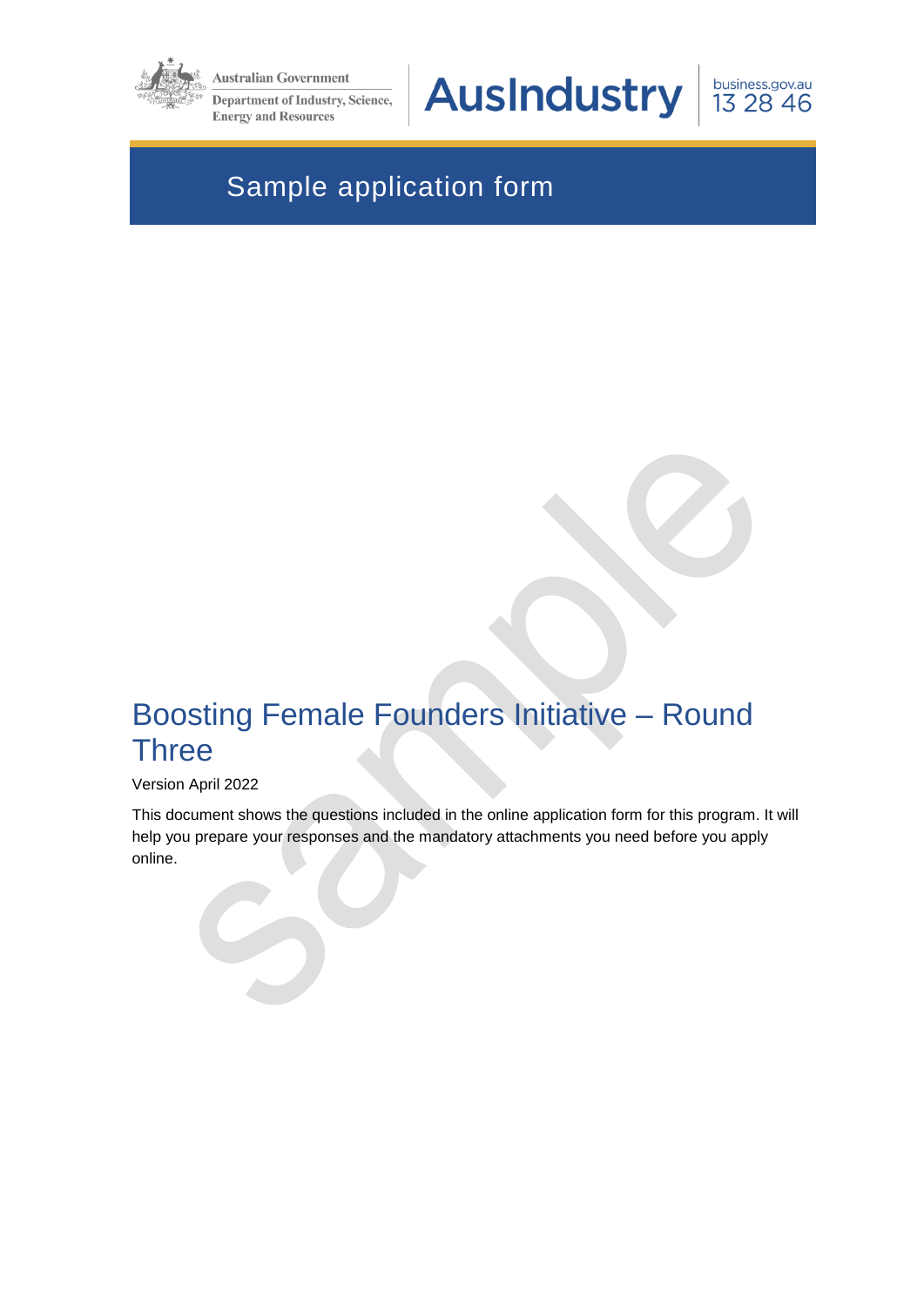## **Instructions**

The online form captures the information required by the department to assess and manage your application for services and funding.

The first page of the application page contains the following instructions.

## **Completing your application**

The application consists of separate pages as shown in the navigation menu on the left hand side of the portal page. You can navigate between pages using the menu or the buttons at the bottom of each page.

A red asterisk \* indicates a mandatory question. A warning message may appear if you have not completed all of the mandatory questions or if there is an issue with information you have entered.

### **Saving your responses**

You can save your changes at any time by using the Save button.

To prevent you losing your work you should save often. The portal will time out after 30 minutes if you do not save. Typing or moving your mouse does not reset the time out.

You must use the Save and Continue button to validate the information on each page. If you use the menu to navigate between pages, you will be prompted on the final page to go back and validate all of the information you have entered. A green tick indicates a validated page.

You can modify saved responses up until you submit your application.

## **Participants**

You may invite others to assist in completing your application via the application summary page. To do this:

- Select the Participants button
- Enter the details

An email will be sent to the participant inviting them to assist with your application.

### **Submitting your application**

You must complete every page of the application before you can submit.

You must also read and agree to the declaration which advises you of your responsibilities.

Check all your answers before you submit your application. After you submit, it will no longer be editable.

### **Internet browsers supported by the portal**

We recommend that you use the following browsers for optimum functionality:

- On Windows: The latest versions of Mozilla Firefox, Google Chrome and Microsoft Edge
- On Mac: The latest versions of Safari and Google Chrome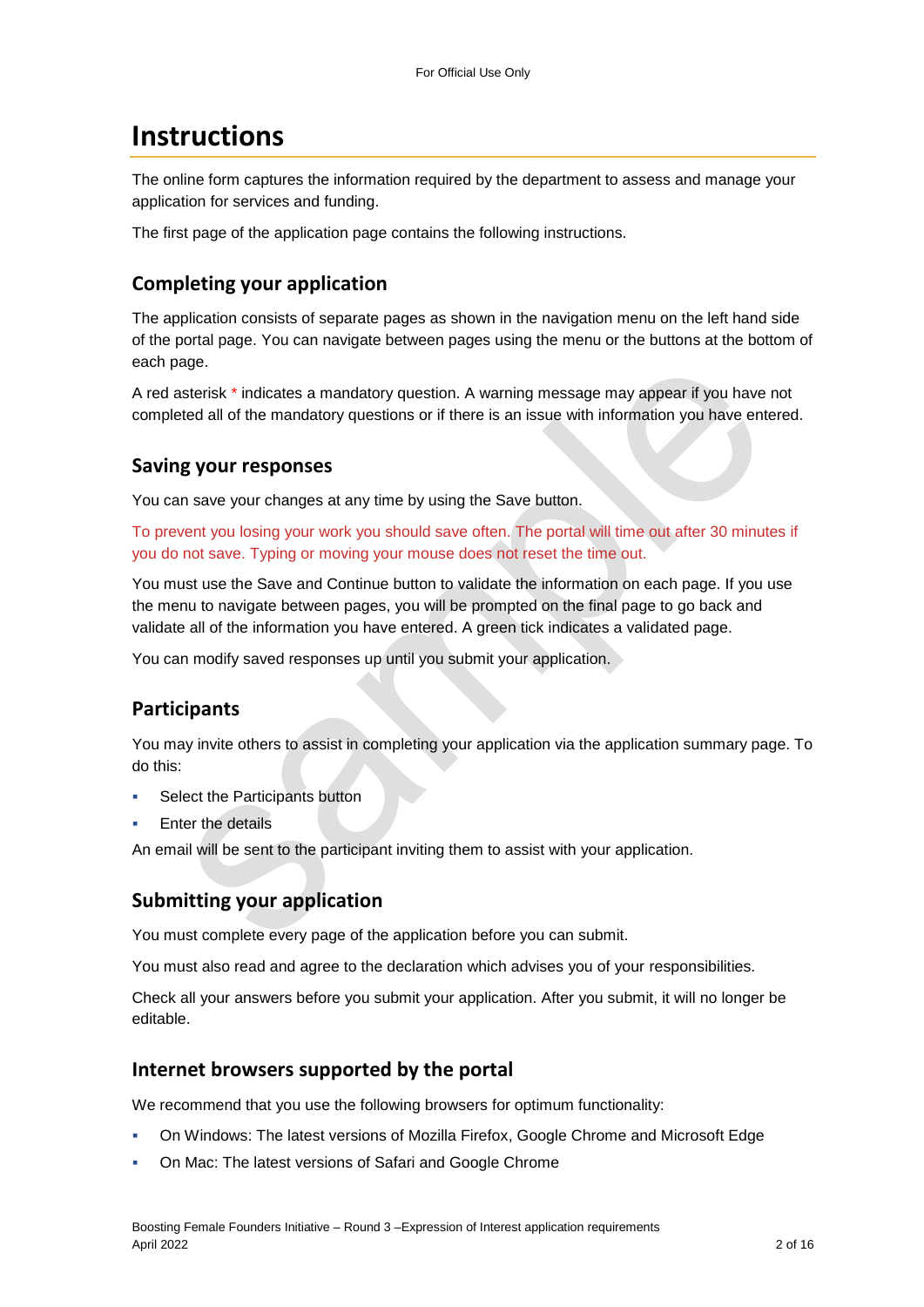## **Getting help**

If you require further assistance completing this form, **contact us** by email or web chat or on 13 28 46.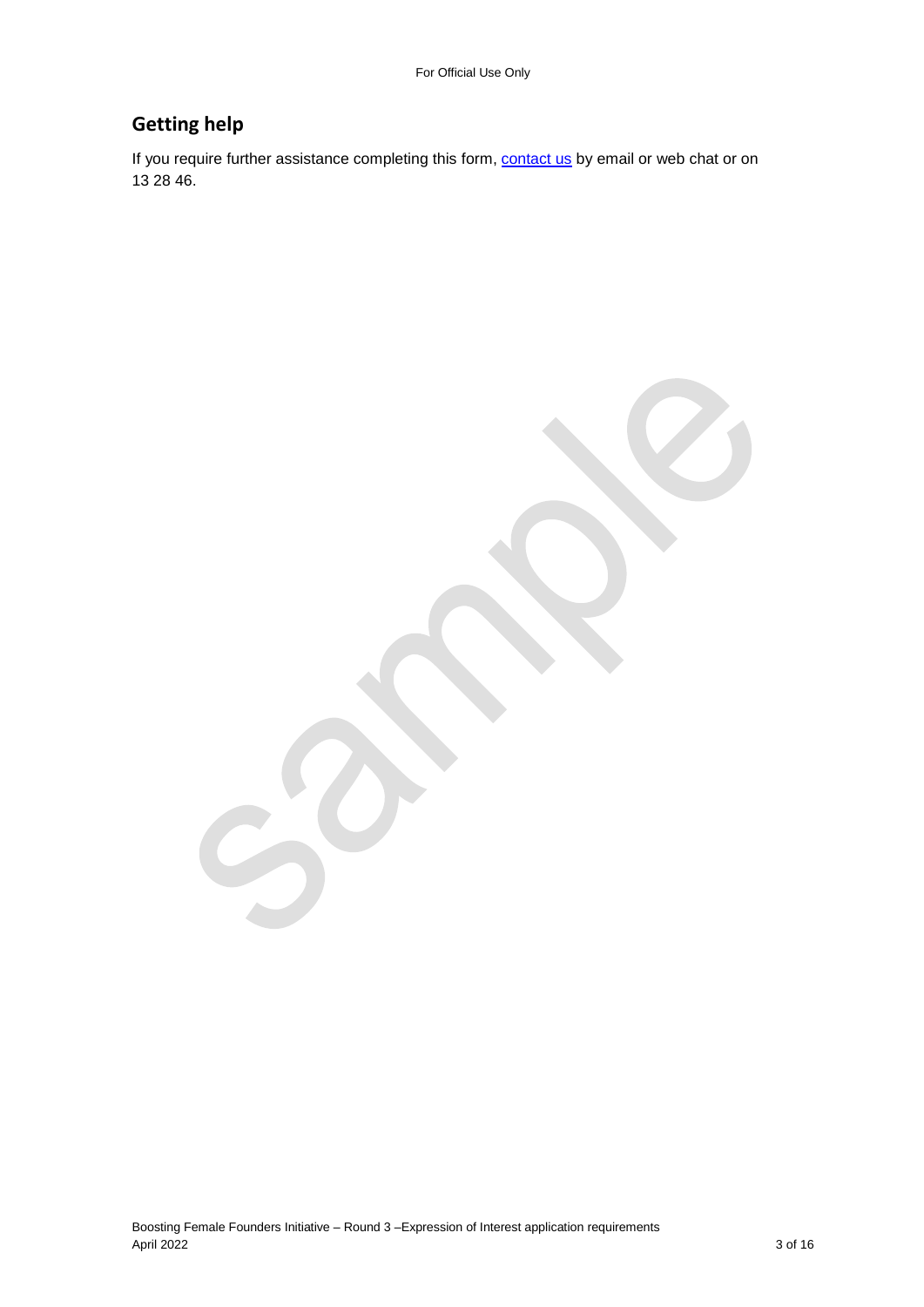# **A. Program selection**

#### Before you start your application, we need to first identify what type of entity is applying.

*Some programs we offer allow entities without an ABN to apply. The form is designed to accommodate these entities. However for this grant opportunity, an ABN is mandatory. If you do*  not have an ABN this grant opportunity will not appear in the program selection at the bottom of the *first page and you will not be able to continue.*

If you are a trustee applying on behalf of a trust we will need details of both the trust and trustee.

Before you start you should have the following details ready if they are applicable to you.

- Australian Business Number (ABN)
	- or
- Australian Company Number (ACN)
- Indigenous Corporation Number
- Australian Registered Body Number
- Australian Registered Scheme Number
- Incorporated Association Registration
- **Co-operative Registration Number**

Where applicable, international organisations will need to provide

- country of registration
- registration number

## **A.1. Program selection**

You must select from a drop-down menu the program that you are applying for. If you have been provided with an Invitation code, you will be able to enter it here which will select the program for you.

- Field 1 select Boosting Female Founders Initiative Round 3 Expression of Interest
- Field 2 select Boosting Female Founders Initiative Round 3 Expression of Interest

*When you have selected the program, the following text will appear.*

The Boosting Female Founders Initiative will provide targeted support through grants on a cocontribution basis to female owned and led startups who are seeking to scale into domestic and/or global markets.

You should read the grant opportunity guidelines and sample grant agreements before filling out this application. We recommend you keep the guidelines open as you are completing your application so you can refer to them when providing your responses.

You may submit your application at any time up until 5.00pm AEST on Thursday 2 June 2022. Please take account of time zone differences when submitting your application.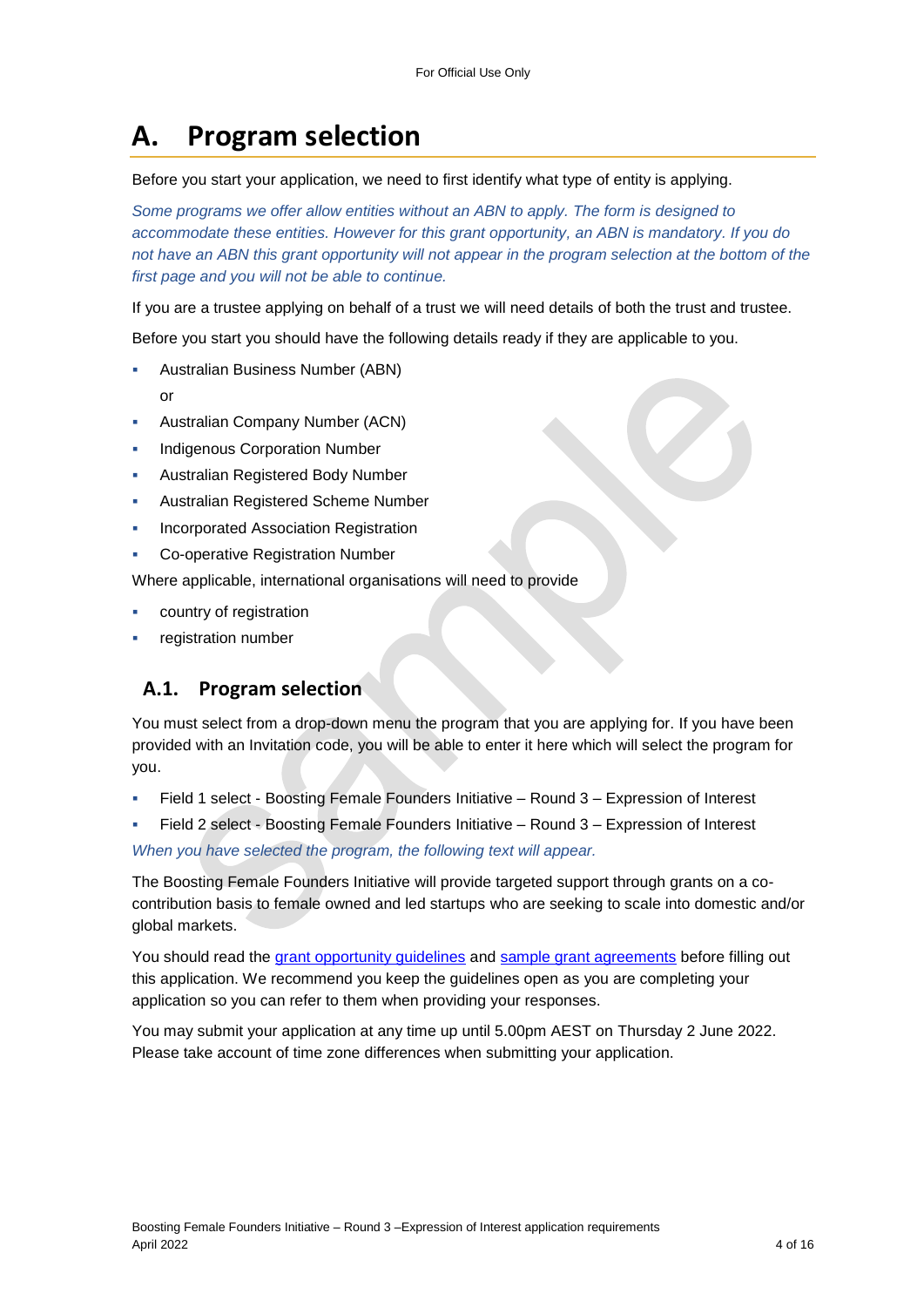# **B. Eligibility**

We will ask you the following questions to establish your eligibility for the Boosting Female Founders Initiative – Round 3 grant opportunity.

*Questions marked with an asterisk are mandatory.* 

Is your business a startup that is scalable? \*

*'Startup' is defined as an early stage, innovative or disruptive business that is scalable and working on a new or novel product, service or has a different business model.*

*'Scalable' is defined as a startup which can grow quickly and has the potential to address large national and international markets such as entering new markets, sales or organisation*

*You must answer yes to proceed to next question.*

Is your startup female-founded? \*

*Female founded is defined in the grant guidelines as 51% female owned and led.* 

*You must attach a signed declaration using the template provided on business.gov.au later in this*  application that certifies you have undertaken required steps to confirm your startup is female *founded.*

*You must answer yes to proceed to next question.*

 Do you certify that your startup will remain majority owned and led by women for the duration of the grant? \*

*This will be a requirement of the grant agreement.*

*You must answer yes to proceed to next question.*

 Did your business have a combined annual turnover of less than \$20 million for each of the three financial years prior to the lodgement of the application? \*

*You must answer yes to proceed to next question.*

- Select which of the following entities you are: \*
	- an entity incorporated in Australia
	- **a** partnership
	- trust or trustees
	- sole trader
	- **none of the above**

*You must be an eligible entity to proceed. Refer to the guidelines.*

- Are you any of the following:\*
	- an unincorporated association
	- an organisation not included in section **Error! Reference source not found.** of the Grant Opportunity Guidelines
	- not for profit organisation
	- registered charity
	- a Commonwealth, State, Territory or local government body (including government business enterprises)
	- a previous recipient of grant funds through the Boosting Female Founders program.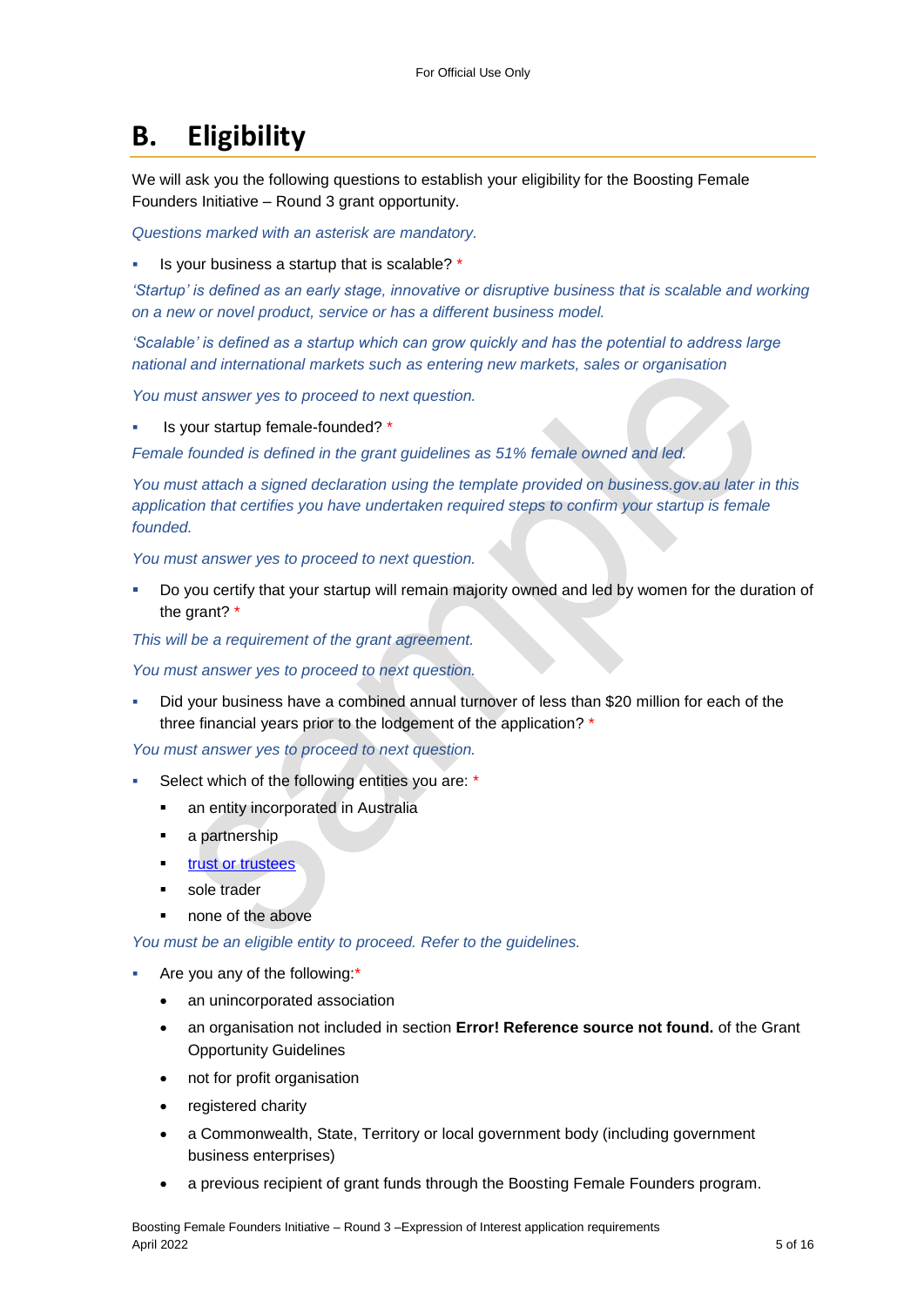*You must answer no to proceed to next question.*

 The following are indicators of innovation and high-growth expected in a scalable startup. Are you able to identify two indicators which apply to you? \*

*You must answer yes to two of these questions to proceed to next section*

- Identify how each indicator applies to you:\*
	- You are applying to register, or have registered [intellectual property rights](https://business.gov.au/planning/protect-your-brand-idea-or-creation/intellectual-property#:~:text=The%20most%20common%20types%20of%20IP%20rights%20are%3A,circuits%20used%20in%20computer-generated%20designs%20More%20items...%20)
	- **•** You have registered for, and are undertaking [eligible research and development activities](https://business.gov.au/grants-and-programs/research-and-development-tax-incentive/assess-if-your-randd-activities-are-eligible) for the [Research and Development Tax Incentive \(RDTI\)](https://business.gov.au/Grants-and-Programs/Research-and-Development-Tax-Incentive) scheme
	- You are applying for, or have been granted, required regulatory approval for your product, process or service
	- **•** You have attracted third party investment
	- You have a minimum viable product that has been tested with customers, is ready for market, or for which you have had first sales
	- You have completed or are undertaking an accelerator or incubator program that provides time-limited support for entrepreneurs with a startup
	- You have a written agreement to co-develop and commercialise an innovation with:
		- o An institution or body listed in [Schedule 1 to the Higher Education Funding Act 1988,](https://www.legislation.gov.au/Latest/C2016C00171) or
		- o An entity registered as a [Research Service Provider](https://business.gov.au/grants-and-programs/research-and-development-tax-incentive/getting-help-from-a-research-service-provider) under section 29A of the Industry Research and Development Act 1986
	- You would meet the [early-stage innovation company \(ESIC\)](https://www.ato.gov.au/Business/Tax-incentives-for-innovation/In-detail/Tax-incentives-for-early-stage-investors/?page=4#Earlystagetestrequirements) requirements under the Tax [Incentives for Early Stage Investors](https://www.ato.gov.au/Business/Tax-incentives-for-innovation/In-detail/Tax-incentives-for-early-stage-investors/?page=4) scheme
	- You have been incorporated or registered with the Australian Business Register within the last five years.

# **C. Applicant address**

## **C.1. Applicant street address**

You must provide your street address

*When you start typing the address in the field you can select the correct one from the drop down list that appears. If it is not there you can enter manually.*

## **C.2. Applicant postal address**

You must provide your postal address

*When you start typing the address in the field you can select the correct one from the drop down list that appears. If it is not there you can enter manually.*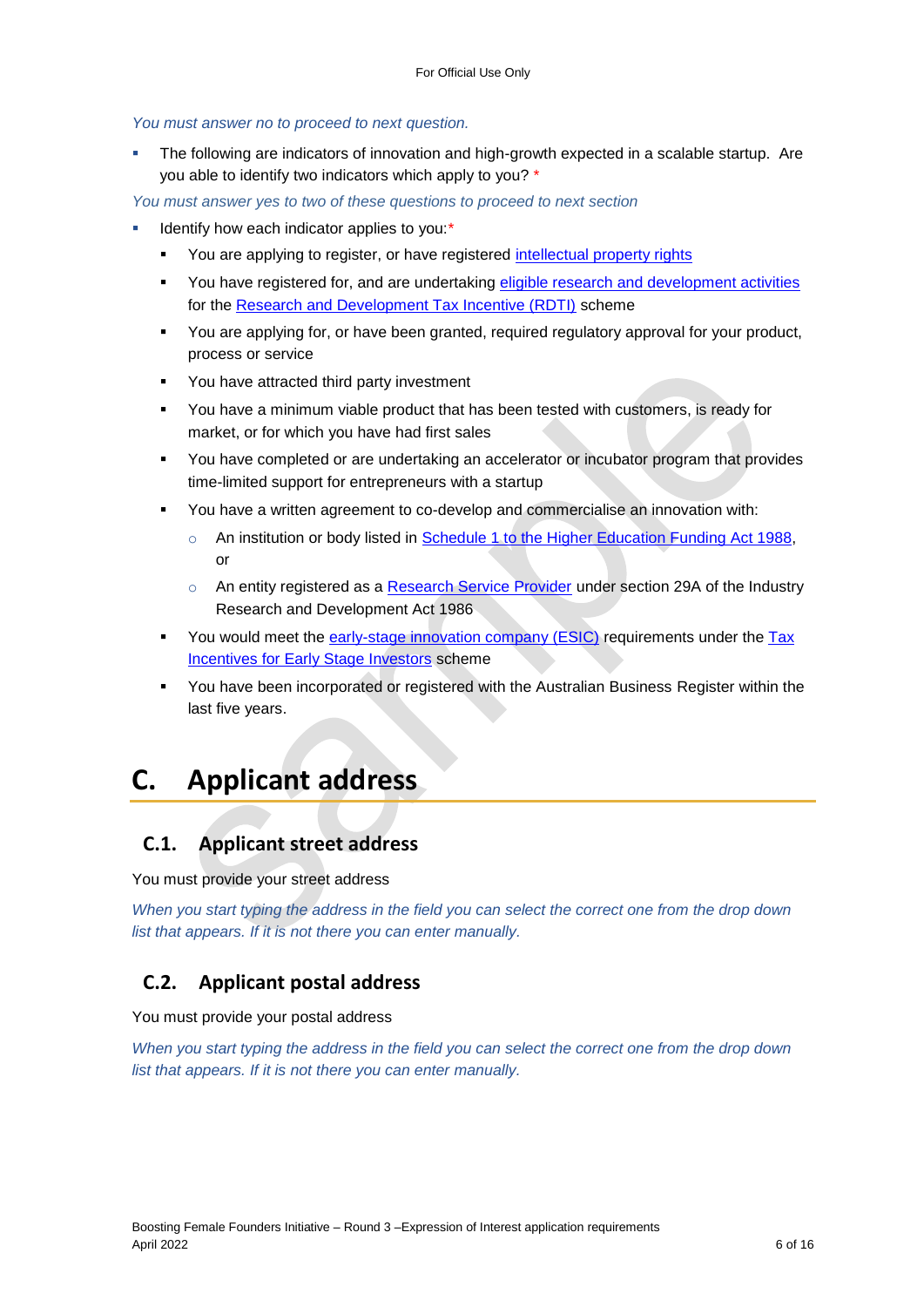# **D. About your organisation**

## **D.1. Latest Financial Year Figures**

- Has the applicant existed for a complete financial year?
- If no, enter the number of months completed in the financial year to date.

## **D.2. Recent trading performance**

You must provide the following financial information about the applicant organisation.

*We collect the following data from all applicants across all grant programs. We use this data to better understand your organisation and to help us develop better policies and programs.*

*All values must be whole numbers. For example 6.5 months should be presented as 7 months, \$2 million should be presented as \$2,000,000. The turnover value must be that of the entity that is making the grant application (the 'applicant'), regardless of whether the entity belongs to a consolidated group for tax purposes.*

*These fields are mandatory and entering \$0 is acceptable if applicable for your organisation.*

Sales revenue (turnover)

*Total revenue from the sale of goods and services, as reported in your organisation's Business Activity Statement (BAS).*

Export revenue

*Total revenue from export sales, as reported in your organisation's Business Activity Statement (BAS).*

#### R&D expenditure

*Expenditure on research and development, i.e. creative work undertaken on a systematic basis in order to increase the stock of knowledge, including knowledge of humankind, culture and society, and the use of this stock of knowledge to devise new applications.*

Taxable income

*Taxable income or loss as per your organisation's income tax return form.*

Number of employees (headcount)

*Number of individuals who are entitled to paid leave (sick and holiday), or generate income from managing your organisation. This should include working proprietors and salaried directors.*

Number of independent contractors (headcount)

*Number of individuals engaged by your organisation under a commercial contract (rather than an employment contract) to provide employee-like services on site.*

## **D.3. Your ANZSIC code**

Provide from a drop-down menu:

 your organisation's main revenue earning division under the Australian and New Zealand Standard Industrial Classification [\(ANZSIC\)](https://www.abs.gov.au/ausstats/abs@.nsf/0/20C5B5A4F46DF95BCA25711F00146D75?opendocument).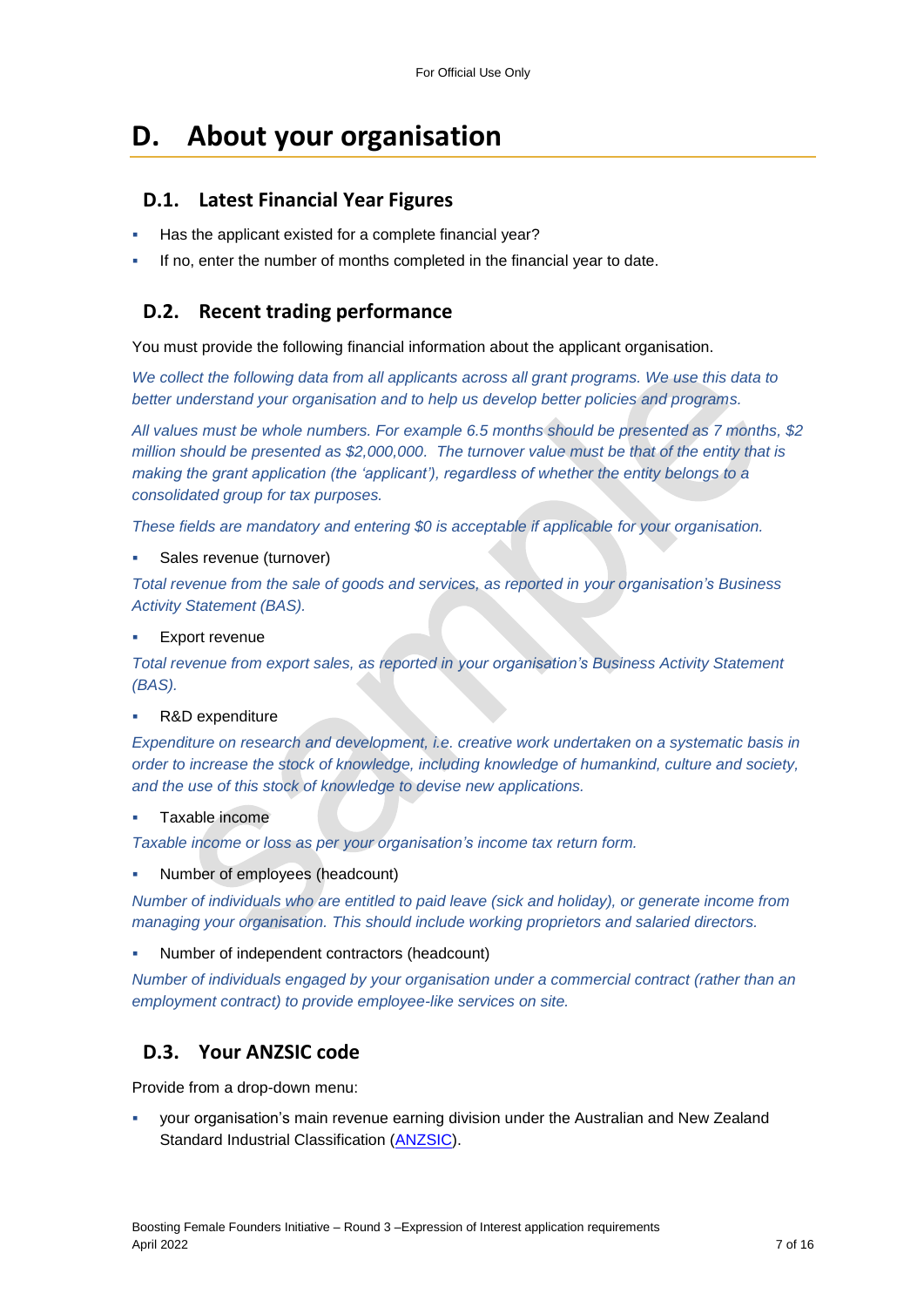your organisation's main revenue earning class under the Australian and New Zealand Standard Industrial Classification [\(ANZSIC\)](https://www.abs.gov.au/ausstats/abs@.nsf/0/20C5B5A4F46DF95BCA25711F00146D75?opendocument).

## **D.4. Indigenous organisation**

Is your organisation Indigenous owned?

*An organisation is considered Indigenous owned where at least 51% of the organisation's members or proprietors are Indigenous.*

#### Is your organisation Indigenous controlled?

*An organisation is considered Indigenous controlled where at least 51% of the organisation's board or management committee is Indigenous.*

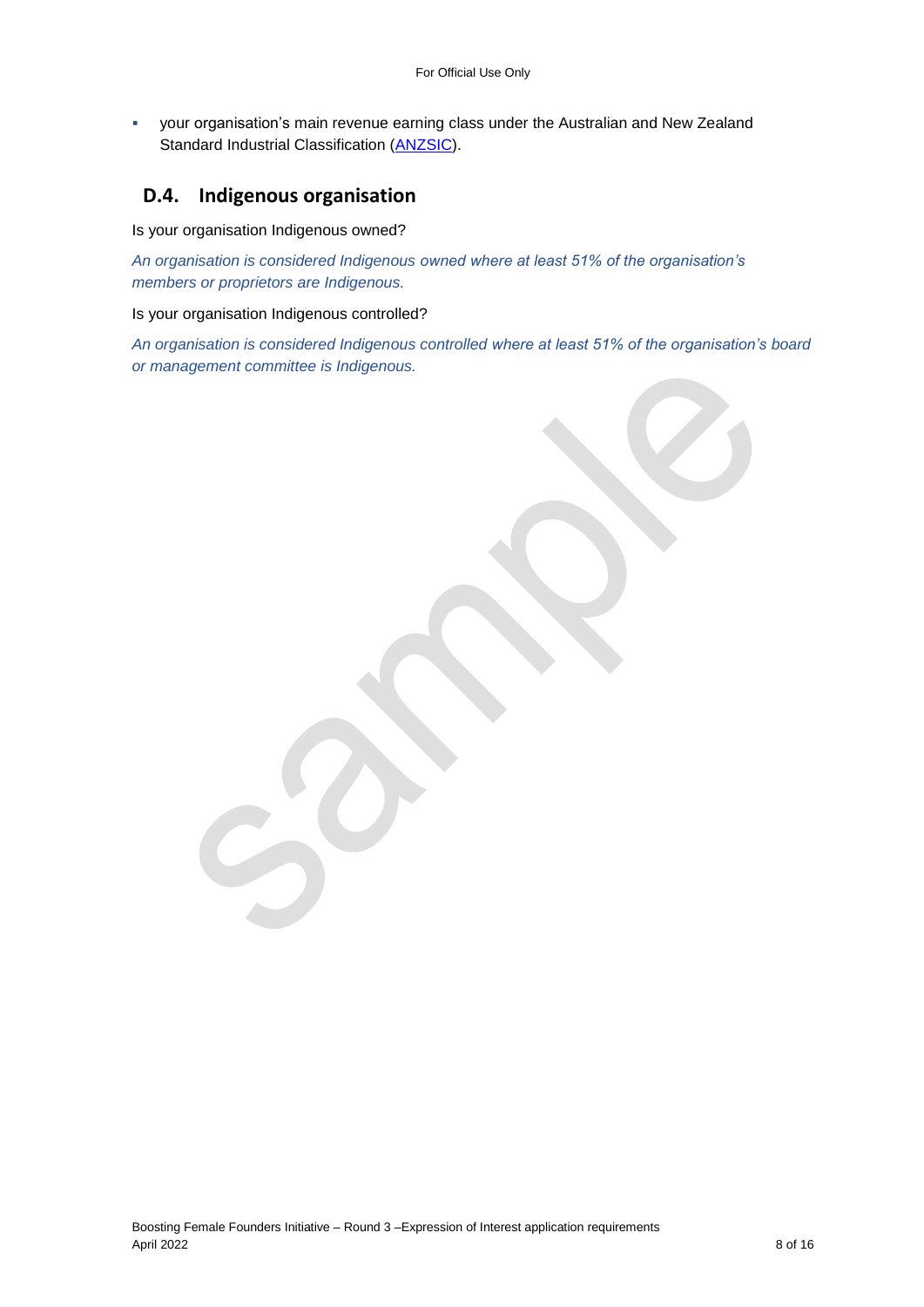## **E. Project information**

On this page you must provide the detailed information about your proposed project.

*If your application is successful, we will publish some grant details on GrantConnect and other government publications. Published details include:*

- *name of the grant recipient*
- *a project title*
- *a brief project description and its intended outcome*
- *amount of grant funding awarded.*

### **E.1. Project title and description**

Provide a project title.

*Your response is limited to 75 characters including spaces and does not support formatting.* 

Provide a brief project description.

*Your response is limited to 750 characters including spaces and does not support formatting.* 

*Ensure your project description focuses on your project's key activities and outcomes. Outline what it is you are going to do and how it will benefit your organisation.*

### **E.2. Detailed project description and key activities**

*This information will be included in your grant agreement if your application is successful.*

Provide a detailed description of your project including the project scope and key activities.

*Your response is limited to 5000 characters including spaces and does not support formatting. Refer to the grant opportunity guidelines for information on program objectives and eligible activities, and consider how these align with your project.* 

### **E.3. Project outcomes**

*This information will be included in your grant agreement if your application is successful.*

Provide a summary of the expected project outcomes.

*Your response is limited to 5000 characters including spaces and does not support formatting. Refer to the grant opportunity guidelines for information on the intended outcomes of the program and consider how these align with your project.*

### **E.4. Grant percentage**

Are you applying for a grant greater than 50 per cent of eligible project expenditure? If yes, which of the following applies?

your head office is located in a regional area

*We consider your business as located in a regional area if your head office is in a regional area as defined in the [mapping tool.](https://www.health.gov.au/resources/apps-and-tools/health-workforce-locator/health-workforce-locator) For this grant opportunity, we consider Inner Regional, Outer Regional, Remote and Very Remote locations as regional areas.*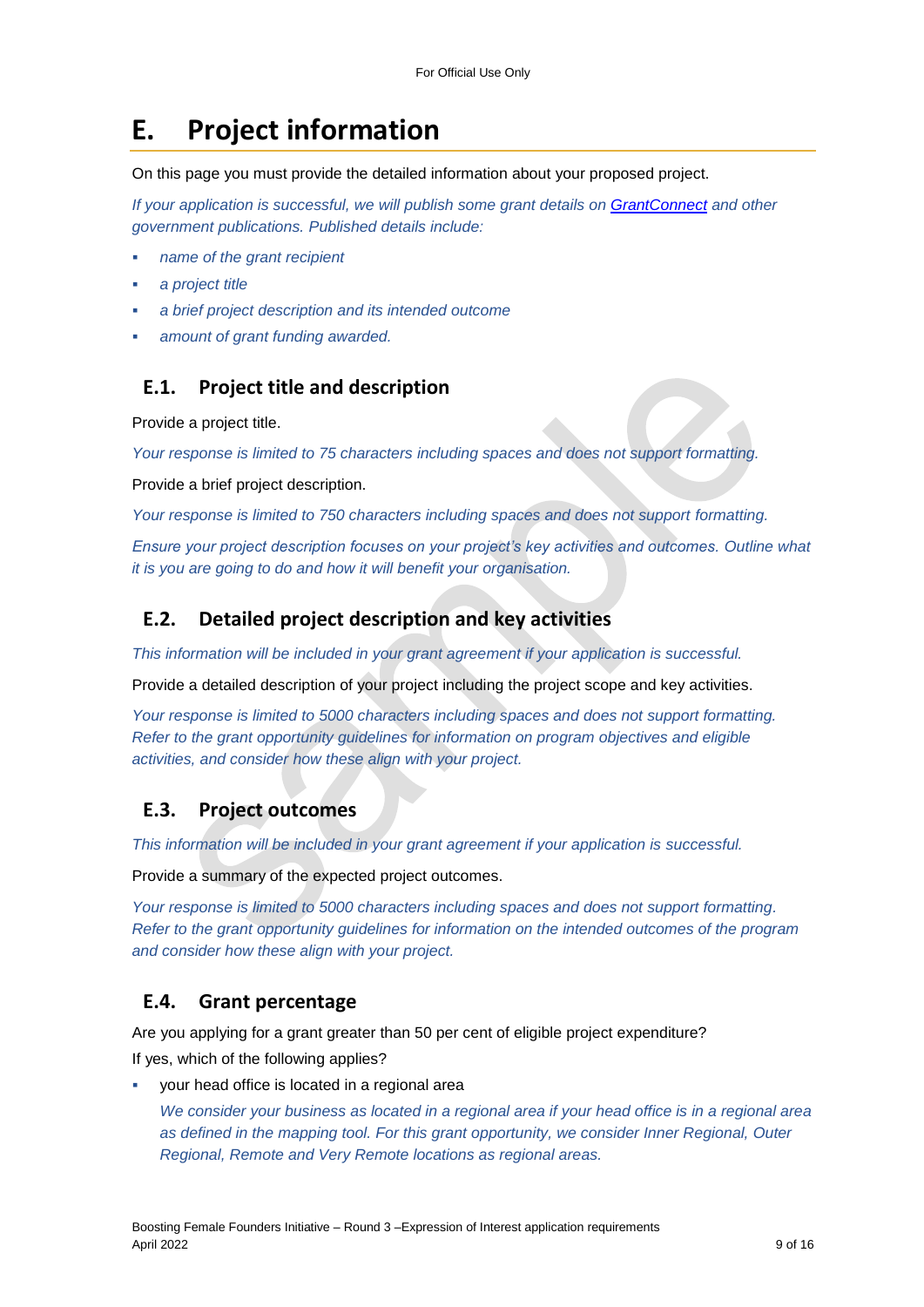- at least one of your founding team members (owners and leaders) is an Indigenous Australian or your business is an Indigenous business
- at least one of your founding team members (owners and leaders) is a person with a disability
- at least one of your founding team members (owners and leaders) has migrated to Australia as a refugee or humanitarian entrant

*You will be required to attach evidence to support your eligibility and your claim for a higher grant percentage later in this application*

### **E.5. Project duration**

*Your expected start dates for projects should begin no earlier than February 2023.*

*Your project must be completed 30 April 2025.*

*The project length will be calculated by the start and end dates you enter. Your project can be no longer than 24 months*

- Estimated project start date
- Estimated project end date
- Estimated project length (in months)

### **E.6. Project location**

You must provide the address where your project will be undertaken and the estimated percentage of project value expected to be undertaken at that site.

*A project site must be a street address. Do not provide a postal address, institution or building name. You can have multiple locations but your site listed below must be your head office address.*

- Project site address
- Estimated percentage of project value expected to be undertaken at site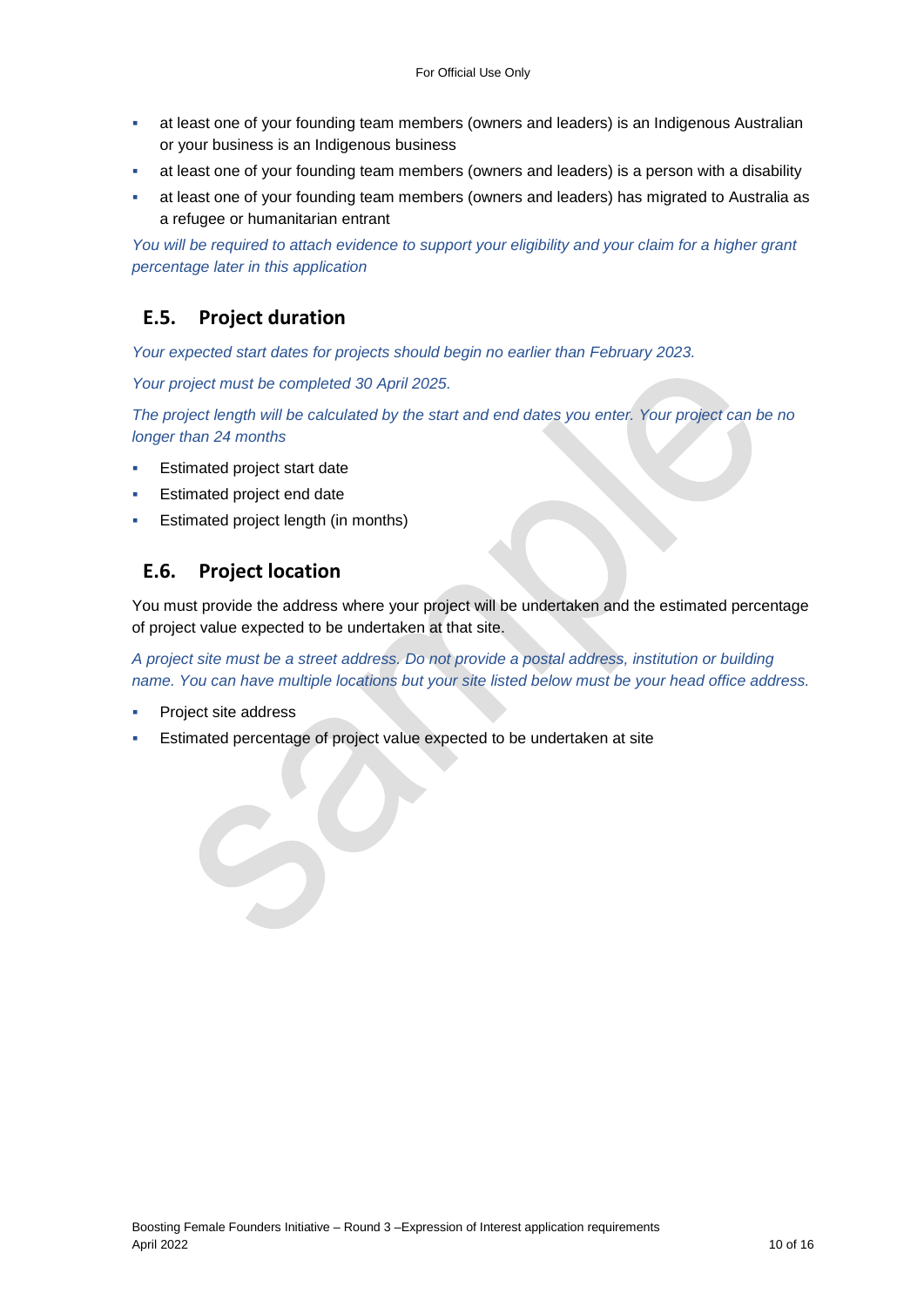# **F. Project budget**

## **F.1. Grant amount sought**

You must enter the amount of grant funding you are requesting. We will add GST to this where applicable. Validations will limit your request to be within maximum and minimum amounts, which are detailed in the grant opportunity guidelines.

Total eligible project expenditure (\$A) entry box

Program grant amount sought (\$A) entry box

# **G. Assessment criteria**

Your EOI will be reviewed against your responses to the questions listed below. For further information regarding the application process refer to the grant opportunity guidelines.

## **G.1. Assessment criterion 1 (40 points)**

*Your response is limited to 2000 characters including spaces and does not support formatting.* 

#### **How will a grant help you to scale-up, expand into domestic and/or global markets?**

Tell us:

- a. how ready your product or service is for scaling.
	- who are your users or customers?
	- what stage is your product or service at? Are you marketing it?

## **G.2. Assessment criterion 2 (30 points)**

#### *Your response is limited to 2000 characters including spaces and does not support formatting.*

#### **Your capacity, capability and resources to grow**

Tell us:

- a. about you and your team
- b. if you have received any investment from external sources (including how much and the funding source). If not, why not? What funding alternatives have you considered or pursued?
- c. what growth looks like for your business (e.g. in terms of revenue, employees, new markets etc.)

## **G.3. Assessment criterion 3 (30 points)**

*Your response is limited to 2000 characters including spaces and does not support formatting.* 

#### **The impact of grant funding (30 points)**

Tell us:

a. how much grant funding you require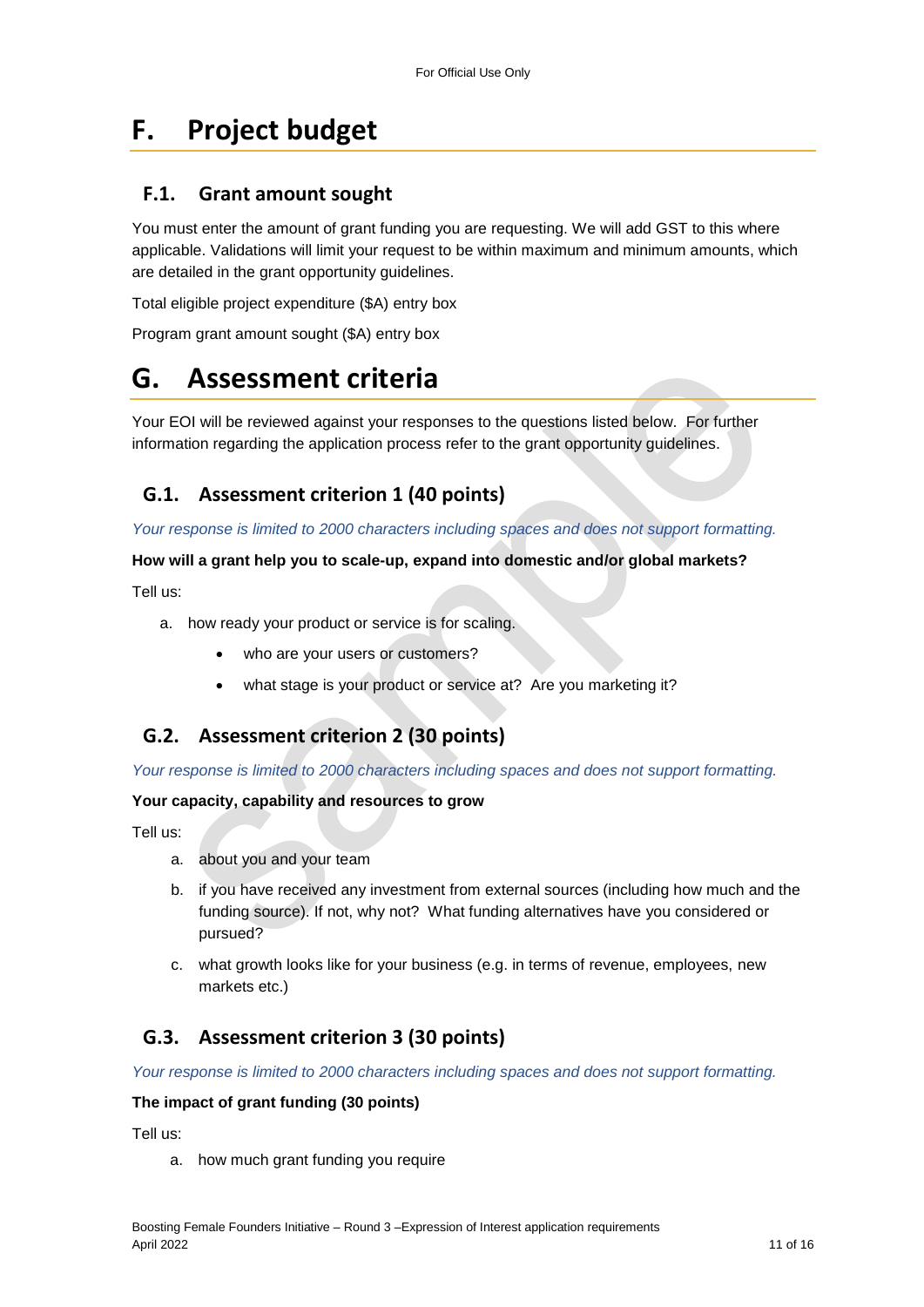b. your financial contribution to the project and its source.

## **H. Application finalisation**

You must answer the following questions and add any supporting documentation required.

## **H.1. Conflict of interest**

Do you have any perceived or existing conflicts of interest to declare?

*Refer to the grant opportunity guidelines for further information on your conflict of interest responsibilities.*

If yes, describe the perceived or existing conflicts of interest.

*Your response is limited to 750 characters including spaces and does not support formatting.*

If yes, describe how you anticipate managing this conflict.

*Your response is limited to 750 characters including spaces and does not support formatting.*

## **H.2. Program feedback**

How did you hear about the grant opportunity?

*You may select from a drop-down menu.* 

## **H.3. Additional information**

You must attach the following supporting documentation. You should only attach documents we have requested.

*The total of all attachments cannot exceed 20 MB.* 

*Individual files must be smaller than 2.0mb, and be one of the following types:doc, docx, rtf, pdf, xls, xlsx, csv, jpg, jpeg, png, gif.*

*Filenames should only include letters or numbers and should be fewer than 40 characters.* 

*Templates referred to are available under Key Documents on the Boosting Female Founders Initiative website*

All applicants must attach:

 a signed declaration on the provided template to certify that your startup is female founded (majority owned and led by women)

w*here you are applying for a greater than 50 per cent grant percentage, provide at least one of the following documents to support your eligibility:*

- an Indigenous Business Direct (Supply Nation) registration to confirm you are an Indigenous business
- A letter from an incorporated Indigenous organisation confirming the Aboriginal and/or Torres Strait Islander heritage of at least one of your founding team members (owners and leaders)
- evidence that at least one of your founding team members (owners and leaders) is a person with a disability which: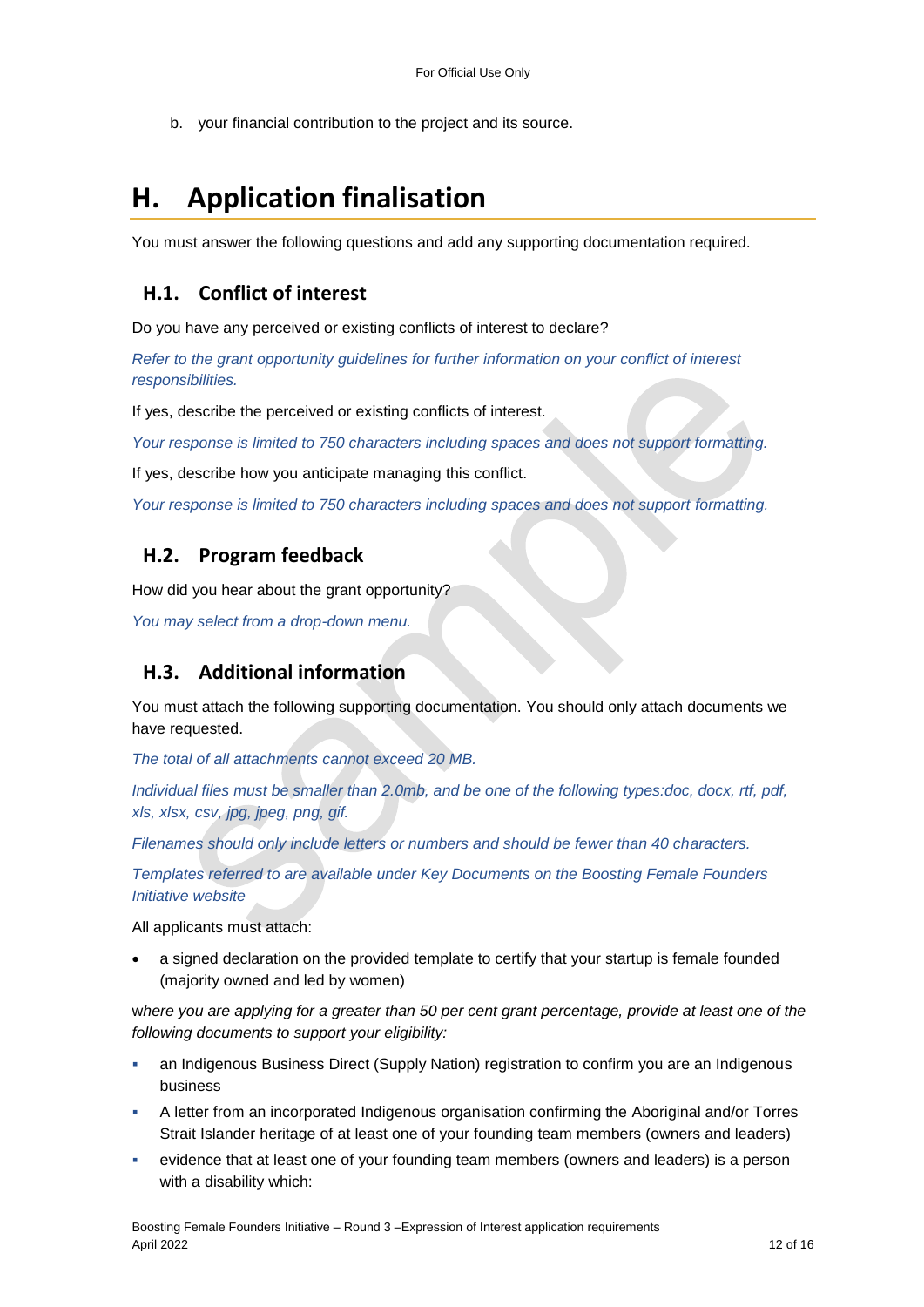- **E** is recent documentation
- **EXED** is completed by a treating health practitioner who is relevant to your primary disability
- **•** confirms the impact of your disability
- evidence that at least one of your founding team members (owners and leaders) has migrated to Australia as a refugee or humanitarian entrant including a current or previous:
	- Global Special Humanitarian visa (subclass 202)
	- **Protection visa (subclass 866)**
	- Refugee visas (subclass 200, 201, 203 and 204)
	- **Temporary Protection visa (subclass 785)**
	- Safe Haven Enterprise visa (subclass 790)
	- **•** or equivalent past visa classes.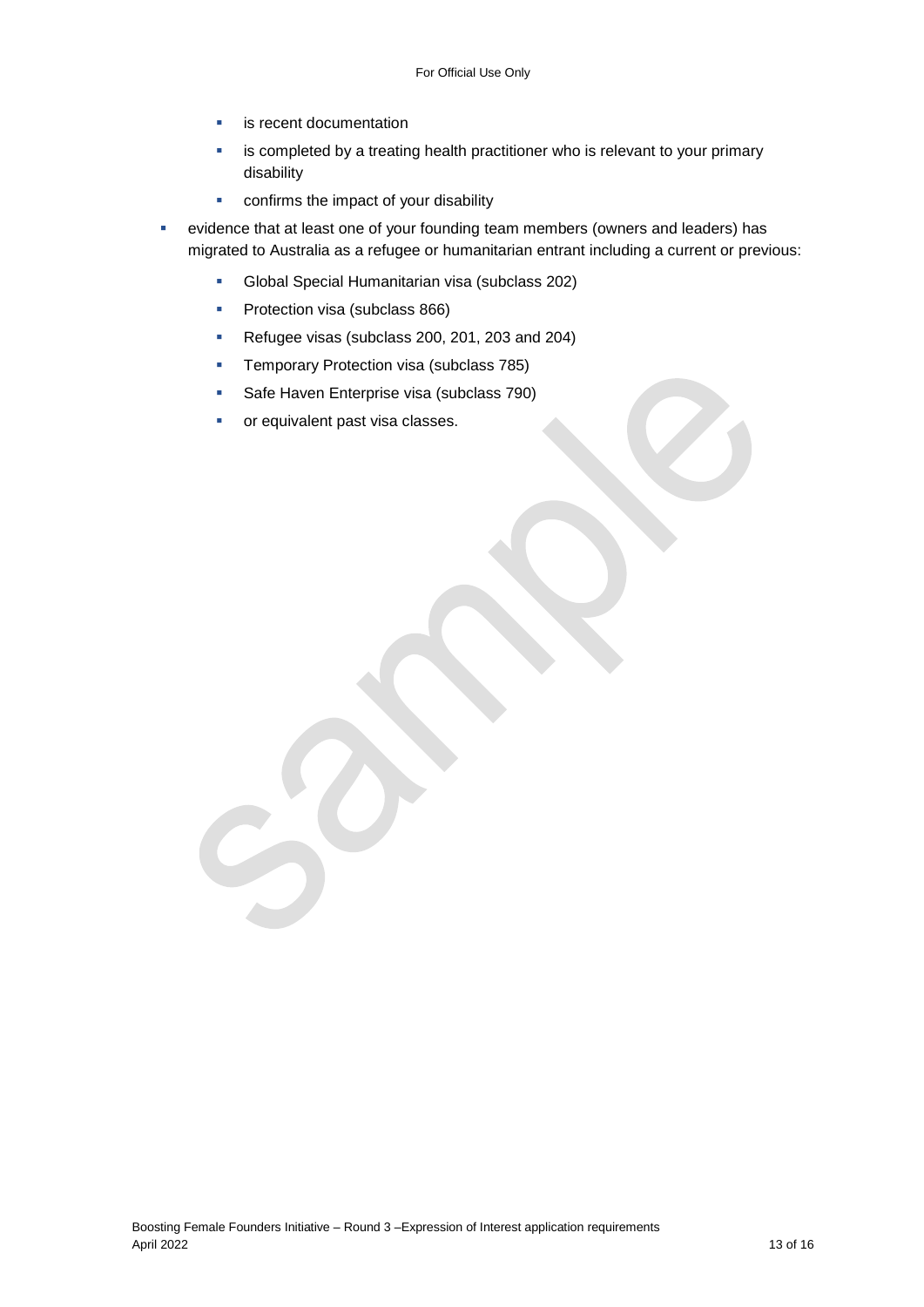## **I. Primary contact**

You must provide the details of a primary contact for your application.

*The primary contact is the person authorised to act on behalf of the applicant. We consider them our primary contact point for all aspects of this application. We will send all email correspondence to this person. If these details change, you must inform us as soon as possible so automated emails can be redirected. The details include*

- Given name
- **Family name**
- Position title
- Email address
- Phone number
- Mobile number
- Primary address

Boosting Female Founders Initiative – Round 3 –Expression of Interest application requirements April 2022 14 of 16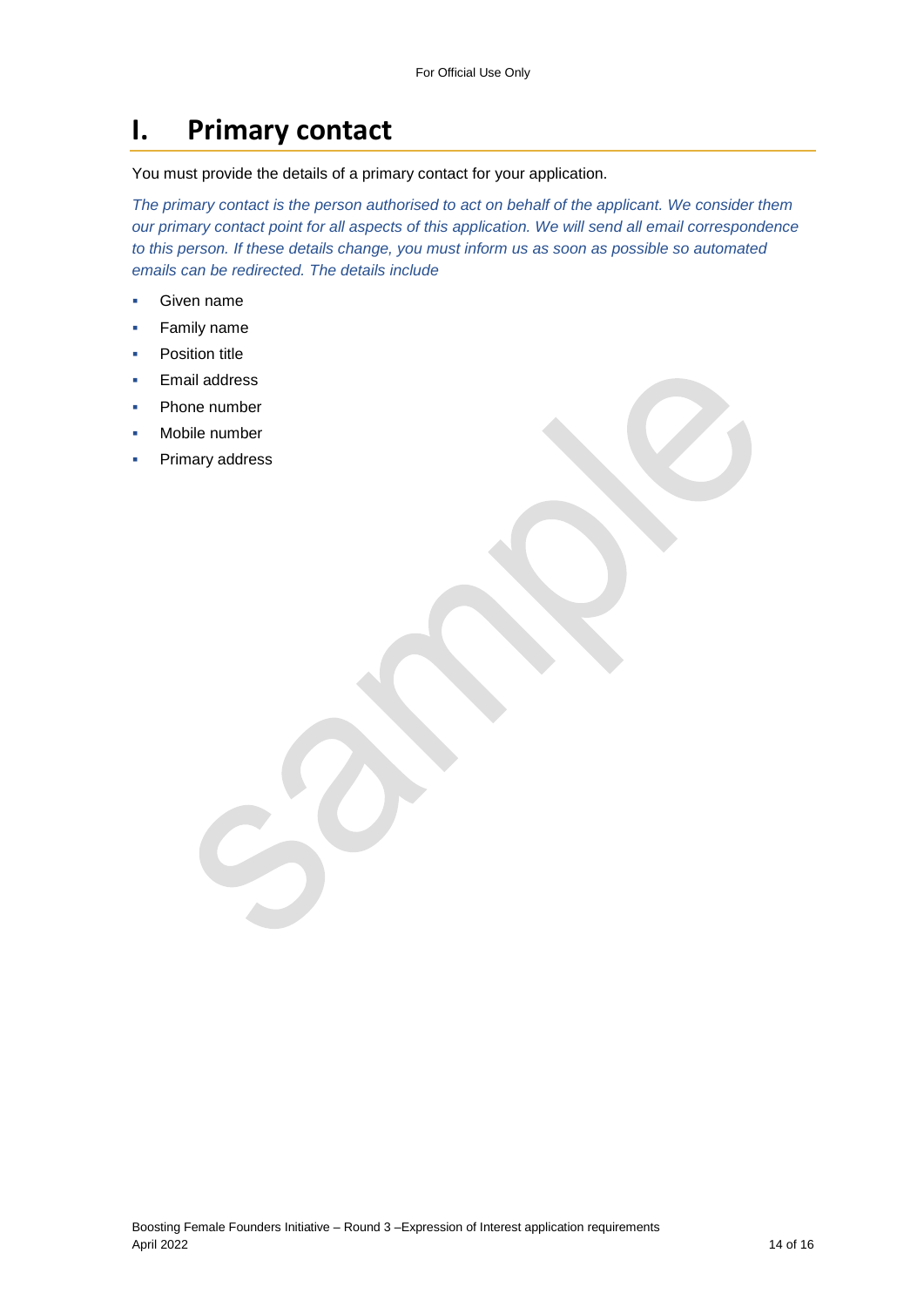# **J. Application declaration**

In order to submit your application you will be required to agree to the following declaration.

## **J.1. Privacy and confidentiality provisions**

I acknowledge that this is an Australian Government program and that the Department of Industry, Science, Energy and Resources (the department) will use the information I provide in accordance with the following:

- [Australian Government Public Data Policy Statement](https://www.pmc.gov.au/sites/default/files/publications/aust_govt_public_data_policy_statement_1.pdf)
- [Commonwealth Grants Rules and Guidelines](https://www.finance.gov.au/government/commonwealth-grants/commonwealth-grants-rules-guidelines)
- grant opportunity guidelines
- applicable Australian laws.

Accordingly, I understand that the department may share my personal information provided in this application within this department and other government agencies:

a. for purposes directly related to administering the program, including governance, research and the distribution of funds to successful applicants

b. to facilitate research, assessment, monitoring and analysis of other programs and activities unless otherwise prohibited by law.

I understand that where I am successful in obtaining a grant, the financial information that I provide for the purposes of payment will be accessible to departmental staff to enable payments to be made through the department's accounts payable software system.

I understand that information that is deemed 'confidential' in accordance with the grant opportunity guidelines may also be shared for a relevant Commonwealth purpose.

The department will publish information on individual grants in the public domain, including on the department's website, unless otherwise prohibited by law.

## **J.2. Applicant declaration**

I declare that I have read and understood the grant opportunity guidelines, including the privacy, confidentiality and disclosure provisions.

I declare that the proposed project outlined in this application and any associated expenditure has been endorsed by the applicant's board/ management committee or person with authority to commit the applicant to this project.

I declare that the applicant will comply with, and require that its subcontractors and independent contractors comply with, all applicable laws.

I declare that the applicant and any project partners are not listed on the [National Redress Scheme](https://www.nationalredress.gov.au/institutions/institutions-have-not-yet-joined) list of institutions, where sexual abuse has occurred, that have not joined or signified their intent to join the Scheme.

I declare that the applicant is not named by the [Workplace Gender Equality Agency](https://www.wgea.gov.au/what-we-do/compliance-reporting/non-compliant-list) as an organisation that has not complied with the *Workplace Gender Equality Act 2012*.

I confirm that the applicant, project partners and associated activities are in compliance with current [Australian Government sanctions.](https://www.dfat.gov.au/international-relations/security/sanctions)